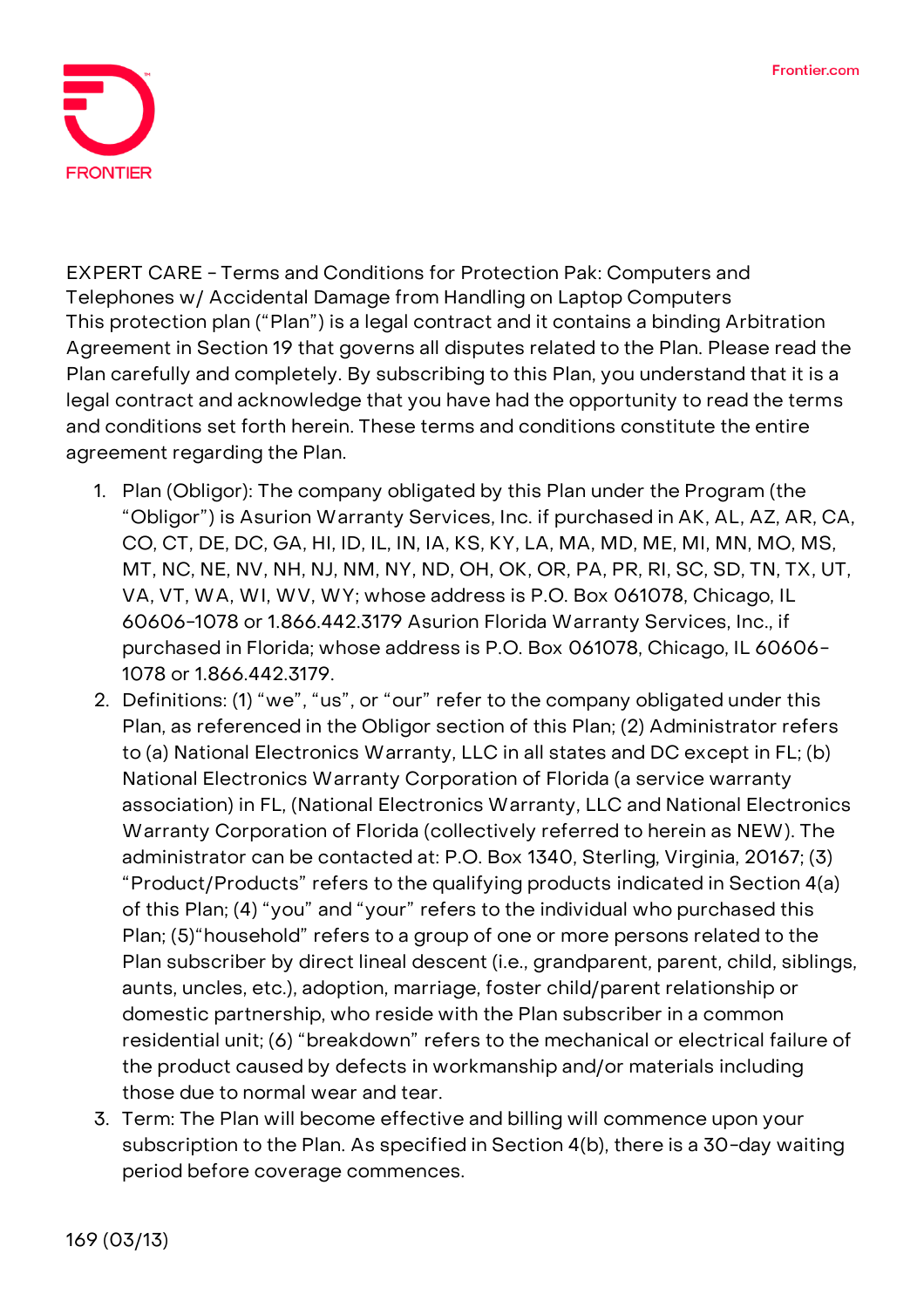

- 4. **Coverage:** This Plan provides for the repair or replacement of your product to its standard operating condition if the product fails to perform its intended functions due to a breakdown. In addition, when a Laptop is covered, the plan provides for the repair or replacement of your product to its standard operating condition if the product fails to perform its intended functions due to accidental damage from handling (ADH). ADH covers your Laptop computer from failures as a result of damage from an unexpected or unintentional external event such as drops or spills that arise from your normal daily use of the product as intended by the original manufacturer. ADH does not cover the associated system elements such as keyboard, mouse, monitor, router, modem or Fiber Internet battery. The terms of coverage are further outlined below:
	- a. Qualifying Products: This Plan covers Desktop and Laptop systems and Telephones. A Desktop and or Laptop system consists of a desktop personal computer or laptop computer (collectively referred to as "PC" or "PCs") and the following: an associated external monitor that is 19" or smaller, keyboard (wired or wireless), mouse (wired or wireless), external broadband modem, and non-commercial router (wired or wireless) and one (1) Fiber Internet back up battery per household. All types of PCs are eligible for coverage under this Plan except PCs which are not equipped with a Windows Operating System version Windows XP or newer or Android version 1.6 or newer and Apple computers which are not equipped with an Apple operating system version OS X (10) or newer or Linux OS with 2009 publication date or newer. Telephones must be single line phones, 2-line phones or caller ID displays.
	- b. Coverage Effective Date: **Coverage under the Plan will commence 31 days after your subscription to the Plan. No service will be provided during the initial 30 days of the Plan. If the Plan is cancelled, coverage will continue for 30 days after the cancellation date.** There will be no lapse in coverage if you move to another residence, provided that you continue the Plan and notify Frontier of your new residence address.
	- c. Primary Residence: Unless otherwise specified, the coverage under this Plan applies to all systems customarily located in your primary residence belonging to you or a member of your household. If you change your primary residence, you are required to notify Frontier of such request or change. In the event that you wish to obtain coverage for more than one residence, additional Plans must be purchased.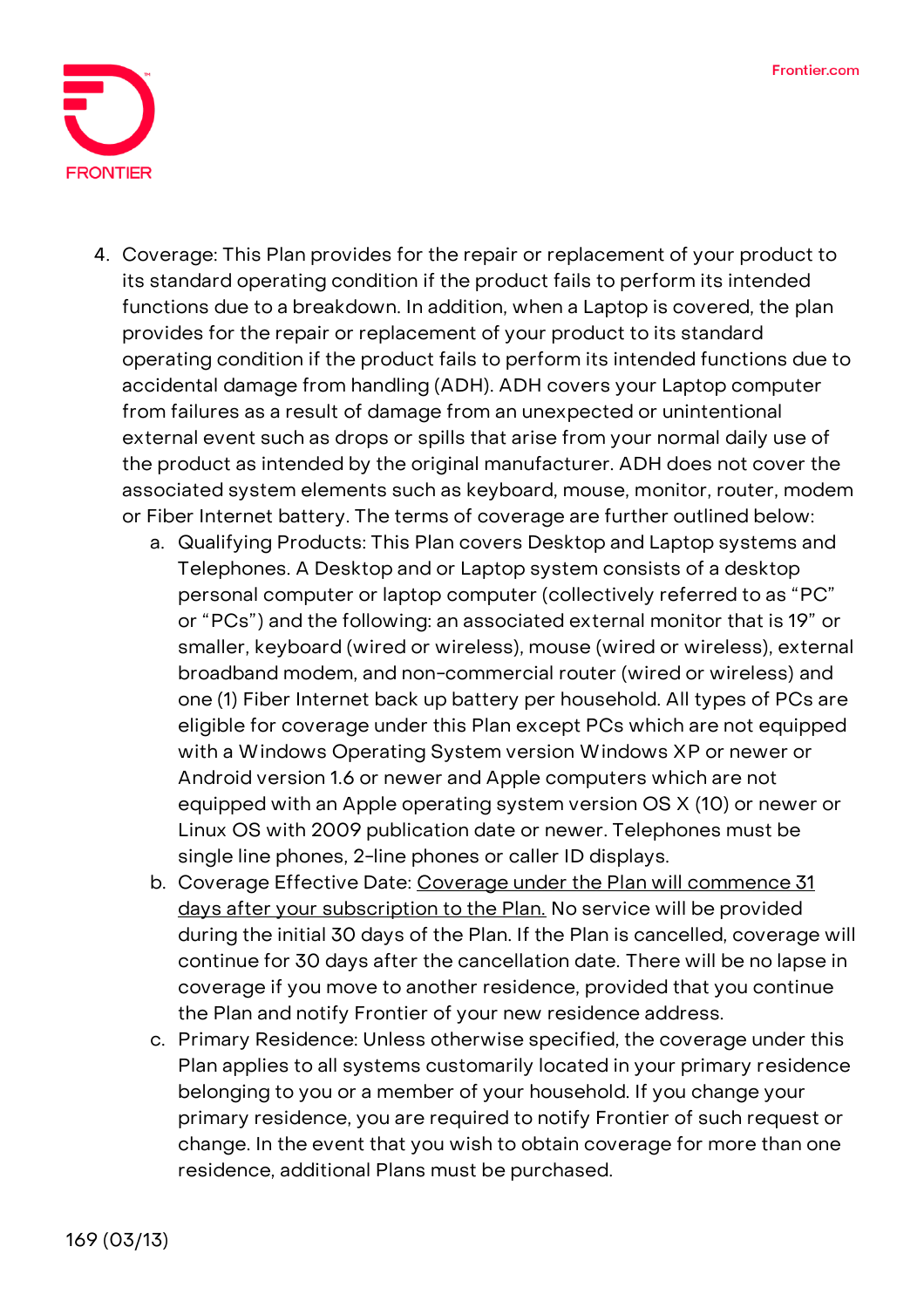

- d. Service Fee**: In the event that your PC or monitor requires service, you will be required to pay a service fee in the amount of Eighty-Nine Dollars (\$89.00).** The service fee does not apply to the repair or replacement of a telephone, keyboard, mouse, modem, router or Fiber Internet back up battery. The service fee must be paid and received in advance of the service being provided and may be paid through a valid credit card, check or money order.
	- 1) Keyboards, Mice, Modems, Routers: This Plan covers the cost to repair or replace items that are not integrated components of your computer, including the keyboard, mouse, modem or router with ones of like kind and quality. You will not be charged a service fee for claims related to the products listed in this Section 4(d1), however, the costs associated with the repair or replacement of these products will apply toward the aggregate claim limit under the Plan.
	- 2) Telephones: The Plan also covers a replacement telephone/caller id unit. A replacement product will be shipped directly to your billing address along with a return kit and return postage for the defective product. If you fail to return the defective product you may be billed for the replacement product The product will be replaced with a product comparable in kind and quality. You will not be charged a service fee for claims related to the products listed in this Section 4(d2), however, the costs associated with the repair or replacement of these products will apply toward the aggregate claim limit under the Plan.
	- 3) Fiber Internet back up battery: The Plan covers the replacement of One (1) Fiber Internet backup battery for the life of the plan. You will not be charged a service fee for claims related to the products listed in this Section 4(d3), however, the costs associated with the repair or replacement of these products will apply toward the aggregate claim limit under the Plan
- e. On-Site Service: If the product requiring service is a desktop computer, it will be serviced on-site. We will use our best efforts to have an authorized service provider contact you within one (1) business day of your initial call to arrange for service. Service will be provided during regular business hours Monday through Friday, except holidays. An adult (18 years or older) must be present during the time of service. You must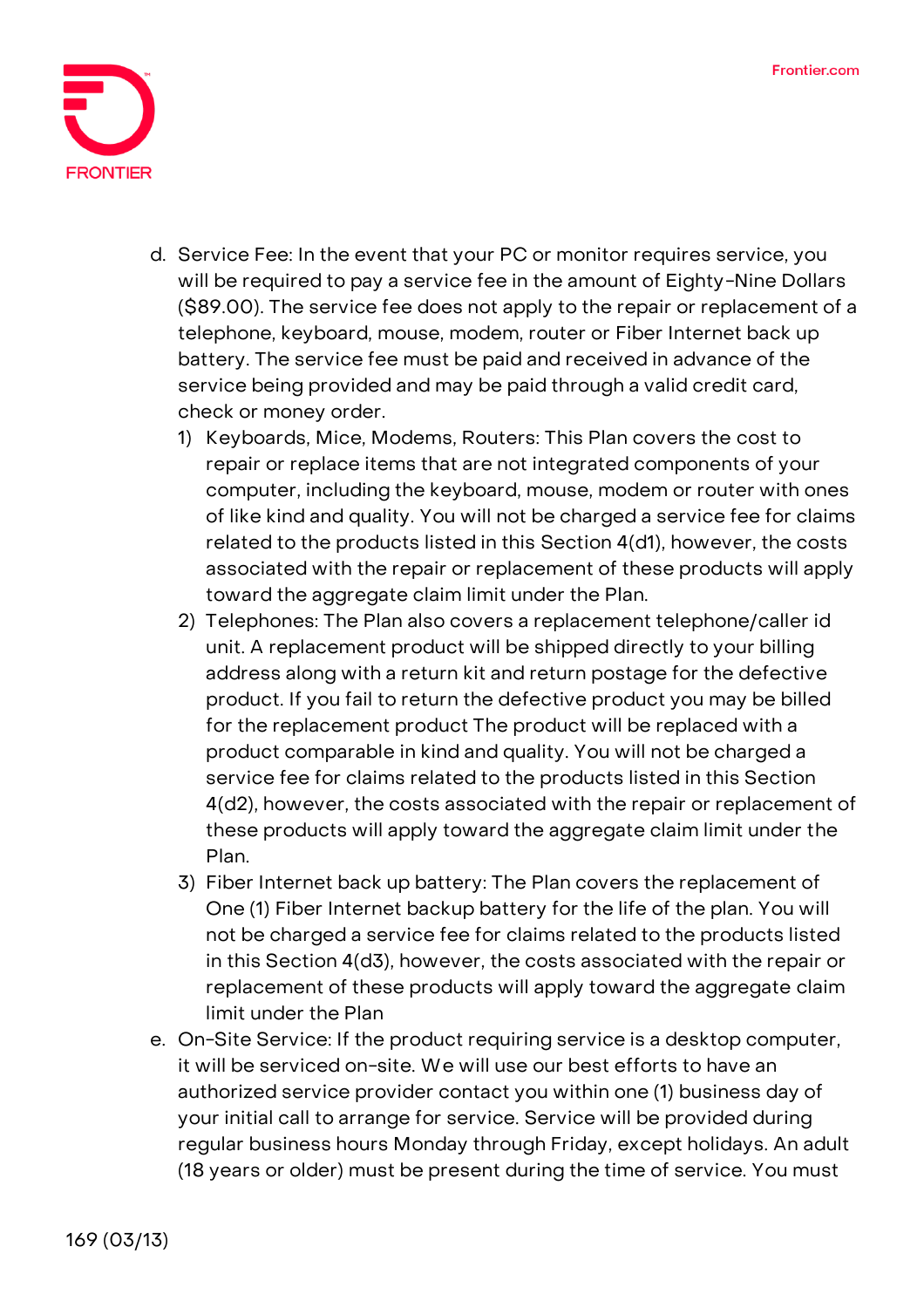

provide a safe, non-threatening environment for our specialists in order to receive on-site service. Due to environmental or technical requirements, if certain repairs cannot be completed where the product is located and must be repaired at another location, this Plan will cover all shipping and handling costs. The product must be located at your primary residence at the time of service.

- f. Repair Depot Service: If the product requiring service is a laptop computer or monitor, it will be shipped to a designated repair depot location for service. We will use our best efforts to ship a carton, prepaid shipping label and instructions for shipping your product to you within two (2) business days of your initial call for service. This Plan provides for next business day shipping. All shipping costs are covered by the Plan.
- g. Advance Replacement for Telephones/Caller ID Units: A replacement product will be shipped directly to your billing address along with a return kit and return postage for the defective product. If you fail to return the defective product you may be billed for the replacement product. The product will be replaced with a product comparable in kind and quality subject to the provisions cited herein. We make no representation or warranty that any replacement product will be identical or substantially identical to the product submitted for replacement. Replacement will be with a new or refurbished product, at our sole discretion.
- h. Power Surge Protection: The Plan provides power surge protection in the absence of any other insurance coverage. If your product is damaged as a result of a power surge, we will service your product in accordance with the terms herein.
- i. Subscriber Eligibility. Only customers residing in the United States are eligible for coverage under the Plan.
- j. Replacement Products: If we opt to provide you a replacement product under the Plan, we reserve the right to retain ownership of your defective product. At our sole discretion, we may require that you return the defective product to our designated repair depot location as a condition to receiving your replacement product. Shipping costs associated with the return of the product will be paid by us.
- 5. **Registration:** Registration of this Plan is not required. At your option, you may register the products to be covered by the Plan at any time during the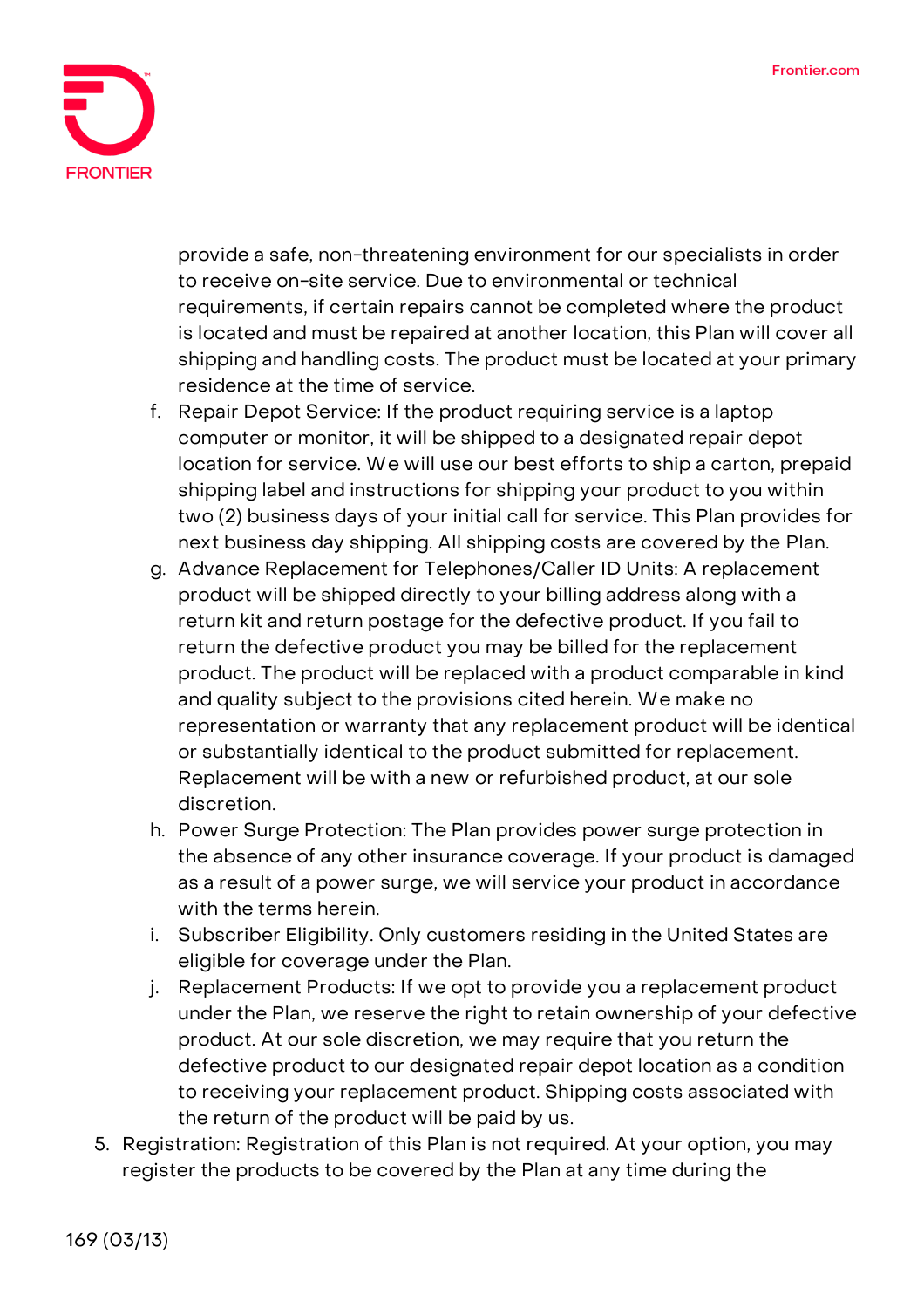

coverage period. To perform this registration, please go online to [https://hub.asurion.com/CAResidents.](https://hub.asurion.com/CAResidents) Changes and/or updates to the list of covered products can be made by updating your online account at this web address.

- 6. **Plan Limits of Liability (Aggregate Claim Limit):** Under the Plan, claims cannot exceed \$2,000 per 12-month rolling period which commences on the date of your first claim. We will be responsible for informing you, at the time of the claim, if you have reached the \$2,000 aggregate claim limit. The retail value of any repairs shall be equal to the market retail value of parts and labor charges for repairing the product, as determined at our sole discretion, provided that the retail value for any repair shall not exceed the total retail value of a comparable replacement product. In the event that you reach the 12-month aggregate claim limit for claims (\$2,000) and the product requires additional repairs, we will provide you with information on how to get the product repaired; however, we will not be responsible for any costs related to these repairs.
- 7. **Your Responsibilities:** This Plan is for your use only and may not be assigned. Products owned by anyone other than you or members of your household will not be covered by the Plan. Any abuse of the Plan by you, including but not limited to seeking replacement of a product not belonging to you, may result in termination of the Plan upon notice. The Product must be in good working condition prior to your Plan subscription. You must follow the instructions that are in the owner's manual for proper use, care and maintenance of the Product. Failure to follow the manufacturer's maintenance and service guidelines may result in the denial of coverage under this Plan. We strongly recommend (but do not require as a condition of this Plan) the regular back up of data and software. It is important that you back up all data files on your PC prior to the commencement of service; repairs to your PC may result in the deletion of such data files. Please retain these terms and conditions for your records.
- 8. **Payment:** You agree to pay monthly charges for this Plan as such charges may appear on your monthly bill from Frontier. The monthly rate for the Plan was provided to you at the time you subscribed to the Plan. You may contact your Frontier representative for the current applicable rate for the Plan. Nonpayment may result in cancellation of the Plan. All charges, plus all applicable taxes, shall be due and payable by the due date stated on your Frontier bill.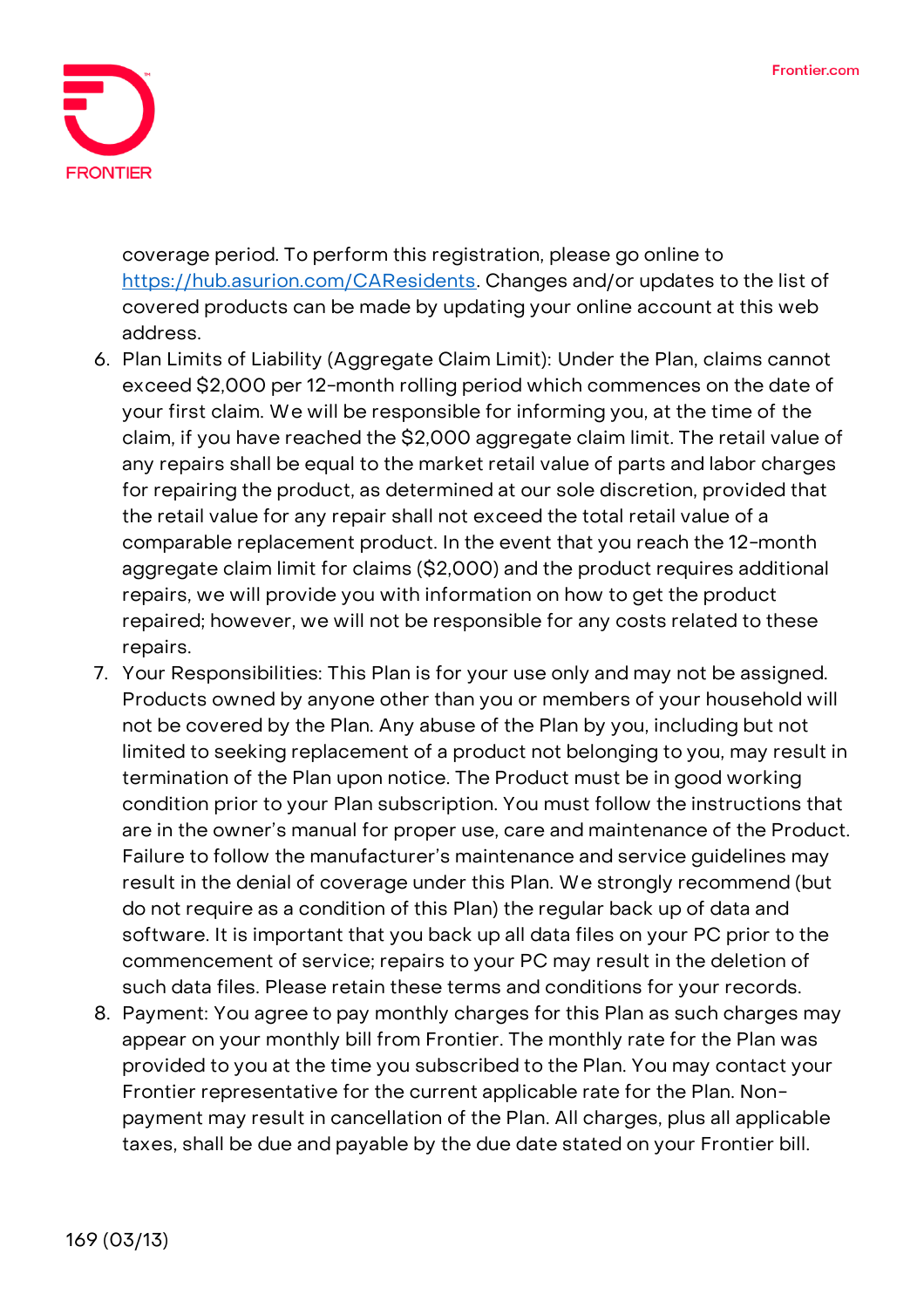

- 9. **If Your Product Needs Service:** In the event the product fails to operate, you may, 30 days after subscription to this Plan, file a claim by calling 1.866.442.3179, 24 hours a day, 7 days a week, excluding national holidays. As stated above, service for your PCs or monitors is subject to your payment of a \$89.00 service fee for each claim. There will be no service fee required for servicing keyboards, mice, modems, routers or a Fiber Internet back up battery, which are not an integrated component of your PC. **AT OUR OPTION, REPLACEMENTS WILL BE NEW, REBUILT, REFURBISHED, OR NON-ORIGINAL MANUFACTURER'S PARTS OR PRODUCTS THAT PERFORM TO THE ORIGINAL FACTORY SPECIFICATIONS.** If, at our sole discretion, it is determined that the product cannot be repaired, we will offer you a replacement product of like kind and quality, either new or refurbished. The cost of the replacement product cannot exceed the available balance of funds under the aggregate claim limit. Repaired or replaced products are warranted by us for 90 days from the date of product receipt by you. In the event that the product fails to function properly during such 90 days, we will repair or replace the product at no cost to you. Such services will not be charged against your aggregate claim limit under the Plan. If you choose not to accept the replacement product which we offer you, then we will provide a payment to you in the form of a gift card or check based on the fair market value of the product as determined by us, based upon the age of the product. This payment amount cannot exceed the available balance of funds under the aggregate claim limit.
- 10.**Insurance Securing this Plan:** This Plan is not a contract of insurance. The obligations of Asurion Warranty Services, Inc. under this Plan are secured by an insurance policy provided by Liberty Insurance Underwriters Inc. in the following states: AL, AR, CA, CT, GA, HI, IL, KY, MA, ME, MN, MO, MT, NC, NH, NV, NY, OK, OR, SC, TX, VT, VA, WA, WI, WY and all other states required by law. The obligations of Asurion Florida Warranty Services, Inc. under this Plan are secured by an insurance policy provided by Liberty Mutual Insurance Company. If within sixty (60) days we have not paid you for your covered claim, provided you with a refund owed or you are otherwise dissatisfied, you may make a claim directly to the applicable insurance company at 55 Water St. 18th Floor New York, NY 10041 for Liberty Insurance Underwriters, Inc. and at 175 Berkeley Street, Boston, Massachusetts, 02116, for Liberty Mutual Insurance Company or by calling toll free 1.800.677.9163.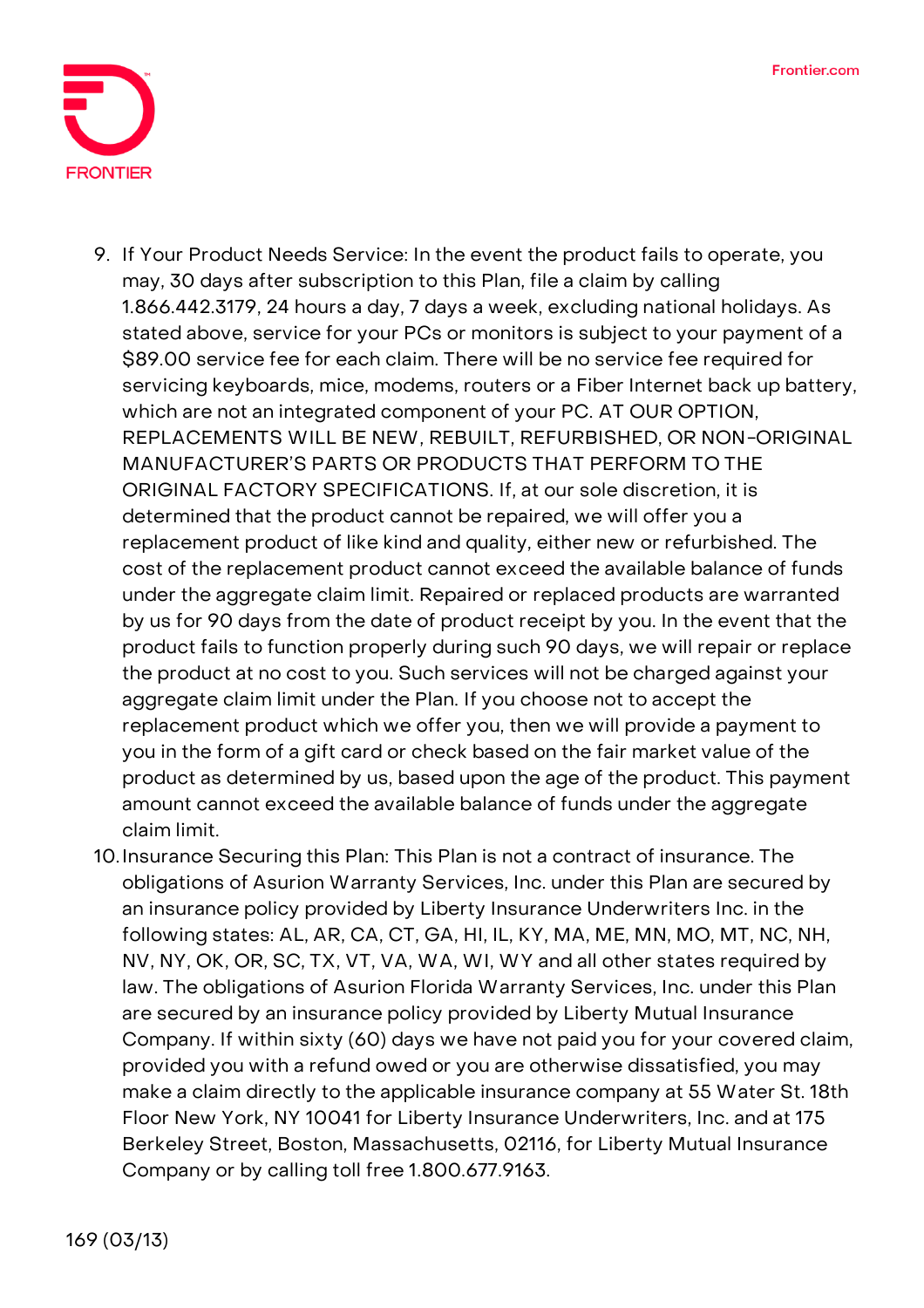

- 11. **Exclusions – What Is Not Covered:** This Plan does not cover the following:
	- a. Products with pre-existing conditions at the time of your subscription to the Plan;
	- b. Batteries (except for a Fiber Internet back up battery);
	- c. Failure of a Fiber Internet back up battery due to improper use or use with unauthorized products or any Fiber Internet back up battery previously replaced under this Plan or any other Frontier Expert Care service plan owned by you;
	- d. Components or products used for any commercial, public, lease or other non-residential purpose;
	- e. Cosmetic defects, damage to or failures of non-operational components that do not inhibit the proper operation and performance of a covered item, such as but not limited to: appearance parts; broken hinges; cracked cases; decorative finishing; finish defects; handles; nonfunctional plastic; trim; accessories; attachments;
	- f. Damage or costs resulting from: improper installation or setup; use in any combinations not approved in the manufacturer's specifications; unauthorized modifications, alterations, repairs or repair personnel;
	- g. Failure, inoperability, or disruption of any product or product functions due to any design flaw or systemic manufacturing defect;
	- h. Failures, damage or loss caused by any physical force external to the product, whether accidental or intentional, including but not limited to: any disaster, whether natural (acts of God) or man-made, whether local or catastrophic; abuse; acts of war; civil disorders; corrosion; dirt; mold; dust; earthquake; fire; hail; insects or other animals; liquid immersion; malicious mischief; misuse; negligence; nuclear accident; riot; rust; sand; smoke; storm; terrorist attack; vandalism; wind;
	- i. Costs associated with installation or de-installation of any product;
	- j. PC peripherals such as printers, external speakers and/or scanners;
	- k. Televisions that are used as a PC monitor;
	- l. Burned-in images and pixel failure within designed specifications or that do not materially alter the product's functionality;
	- m. Wireless repeaters, Fiber Internet routers, signal boost routers, additional base stations;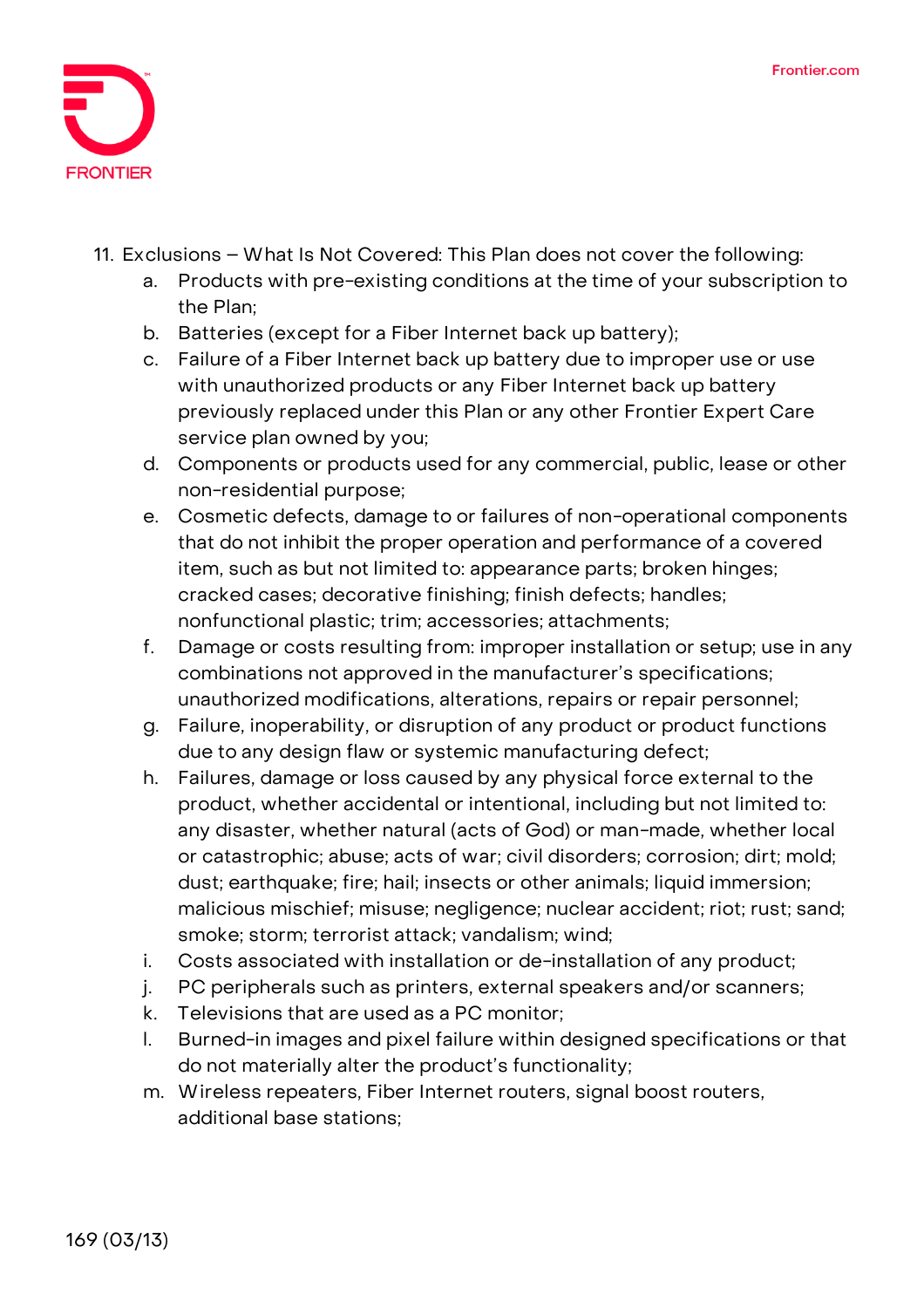

- n. Adjunct devices, or any device that is not built into the PC's CPU housing, except a keyboard, mouse, broadband modem, router or Fiber Internet back up battery;
- o. PCs that do not have administrator's permissions. Covered PCs must be able to upload and download software;
- p. Products that are not owned by you or a member of your household, leased and rented products, or products that are not customarily located in your specified residence;
- q. Loss or damage to the product either while in storage or in the course of transit, delivery, or redelivery, except where the loss or damage occurs while your product is located at our designated repair depot;
- r. Normal periodic or preventative maintenance, inspections, cleaning, or tune-ups; minor adjustments and settings outlined in the product owner's manual that the user can perform; costs related to any service request which results in customer education or no problem found;
- s. Products whose serial number has been altered or removed;
- t. Products located outside the United States;
- u. Repair or replacement covered by a manufacturer recall in effect at the time of the failure;
- v. Support or repairs to software; loss or damage to software due to any cause; including but not limited to, computer virus; worm; Trojan programs; adware, spyware, firmware or any other software program;
- w. Data or software of any kind that is deleted or damaged during a repair or replacement under this Plan;
- x. Special, indirect, or consequential damages or losses;
- y. Theft or loss of the product.
- z. Customer built or assembled computers
- aa. Decorative/Novelty telephone sets (e.g., football phones); facsimile machines; leased equipment; cellular phones, pagers, ancillary equipment;
- bb. Telephone accessories including, but not limited to, headsets, cords, and the like;
- cc. Special needs accessories including, but not limited to, handset boosters, visual ring indicators, and the like;
- dd. Rotary or hardwired telephones and VoIP enabled phones;
- ee. Telephones with 3 or more lines or PBX/Key systems;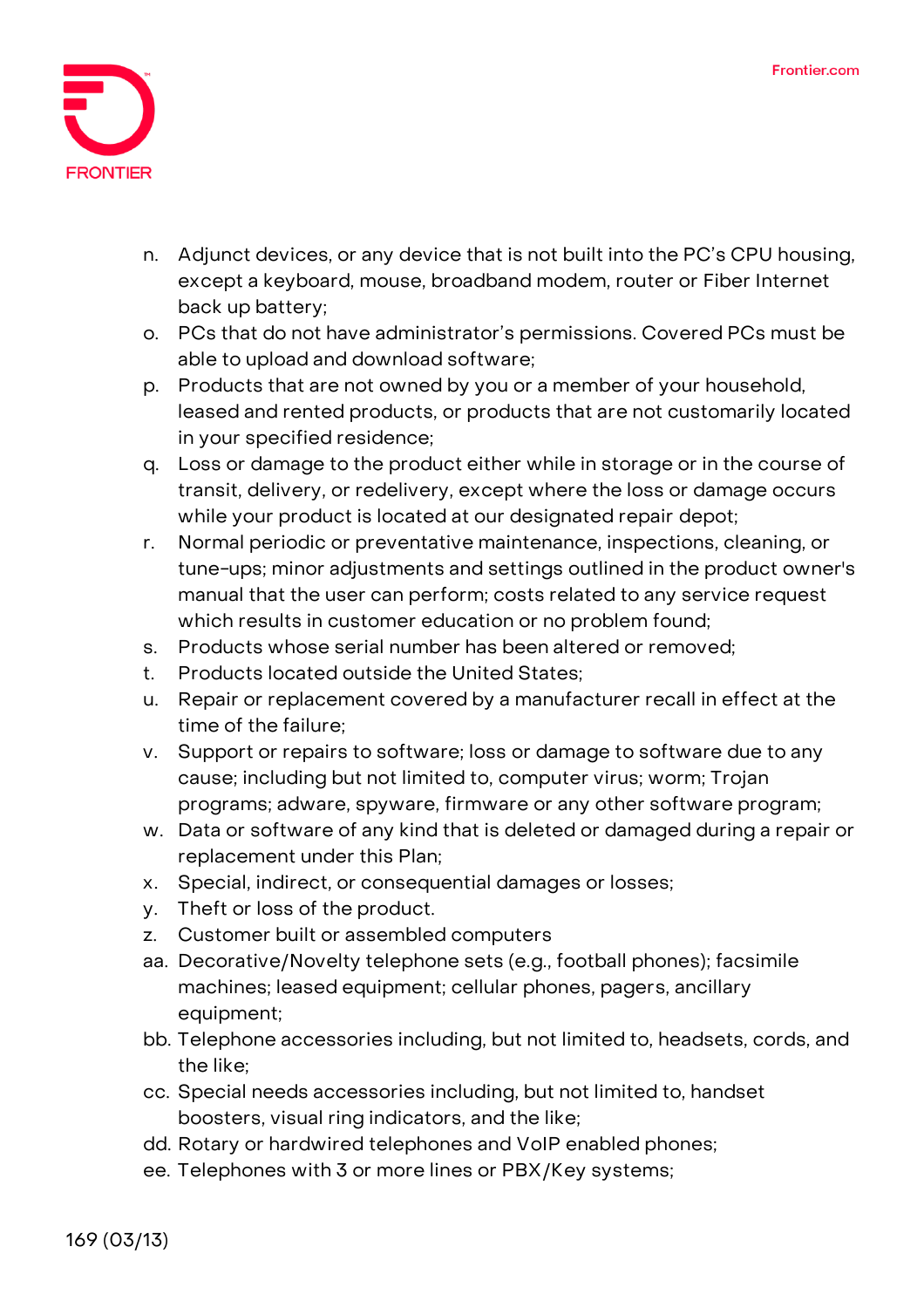

- ff. Answering machines, telephones with integrated answering machines, and other non-telephone equipment (other than Caller ID display units); gg. Computer telephony equipment.
- 12. **Renewal:** This Plan automatically renews from month to month until cancelled.
- 13. **Transfer:** This Plan is not transferable to another party.
- 14. **Cancellation:** This Plan is provided on a month-to-month basis and can be canceled by you at any time for any reason by notifying Frontier's local business office (or other number that Frontier may designate for such purpose) or by notifying NEW in writing at P.O. Box 1818, Sterling, VA 20167. We may elect not to renew the Plan upon 30 days written notice to you. Upon any termination or cancellation by you or Frontier, you will have coverage provided, at no cost for an additional thirty (30) days after the date of termination or cancellation of this Plan. All claims under this Plan must be reported to us within thirty (30) days after cancellation of the Plan.
- 15. **Changes to the Plan:** WE MAY CHANGE THE MONTHLY CHARGE FOR THE PLAN, OR WE MAY CHANGE THESE TERMS AND CONDITIONS FROM TIME TO TIME UPON THIRTY (30) DAYS WRITTEN NOTICE TO YOU. SUCH NOTICE MAY BE PROVIDED AS A MESSAGE PRINTED ON THE Frontier BILL, IN A SEPARATE MAILING OR EMAIL OR BY ANY OTHER REASONABLE METHOD AT Frontier'S DISCRETION. IF YOU DO NOT AGREE TO THE MODIFIED CHARGES OR TERMS OF THE AGREEMENT, YOU MAY CANCEL THE PLAN BY NOTICE TO Frontier AT ANY TIME IN ACCORDANCE WITH THESE TERMS AND CONDITIONS. THE PAYMENT OF APPLICABLE CHARGES BY YOU, OR A REQUEST FOR SERVICE UNDER THE PLANS, AFTER RECEIVING SUCH NOTICE OF A CHANGE IN THE CHARGES OR OTHER TERMS AND CONDITIONS WILL BE DEEMED TO BE ASSENT BY YOU TO THE CHANGE (S) IN THE CHARGES, TERMS OR CONDITIONS.
- 16. **Limitation of Liability:** Our liability for any negligence, error, mistake, or omission regarding the Plan or replacement of product(s) under the Plan is limited to a correction of any such error, mistake or omission. If such a correction is not possible, our liability will be limited to charges paid to Frontier in the applicable month pursuant to the Plan. Any refund must be requested by you. IN NO EVENT WILL THE PLAN OBLIGOR, ADMINISTRATOR OR Frontier BE LIABLE FOR INDIRECT, INCIDENTAL OR CONSEQUENTIAL DAMAGES INCLUDING BUT NOT LIMITED TO PERSONAL INJURIES OR LOSS OF INCOME ARISING OUT OF OR CONNECTED TO THE PROVISION OF THE PLAN, REPAIR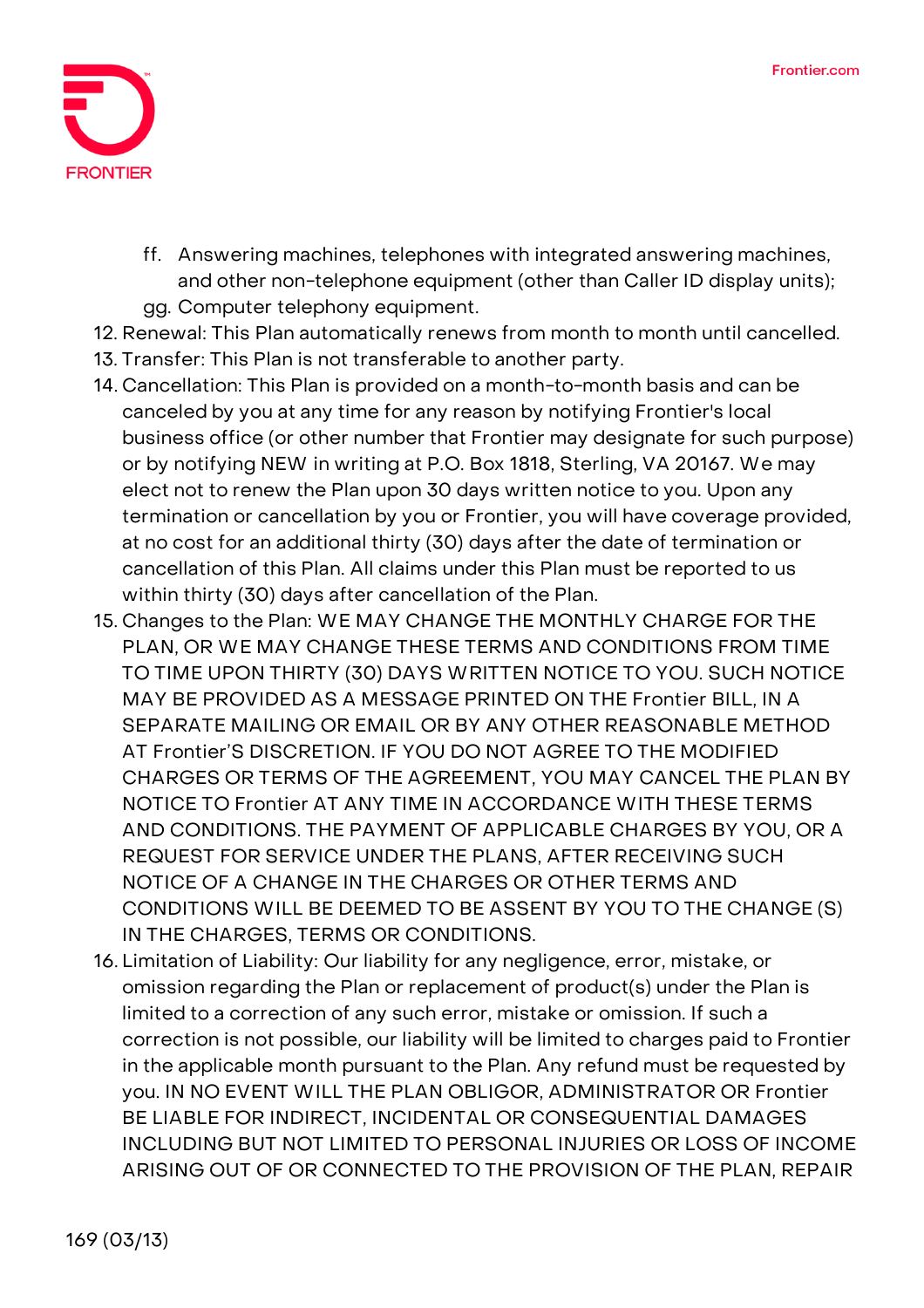

OR REPLACEMENT OF PRODUCTS UNDER THE PLAN AND CAUSED BY NEGLIGENCE, ERROR, MISTAKE OR OMISSION ON THE PART OF THE PLAN OBLIGOR, ADMINISTRATOR OR Frontier OR THEIR RESPECTIVE EMPLOYEES, AGENTS OR SUBCONTRACTORS.

- 17. **Force Majeure:** We shall not be held responsible for any delay or failure in performance of any part of this Plan to the extent that such delay or failure is caused by fire, flood, explosion, war, strike, embargo, government requirement, regulatory agency requirement civil or military authority, acts of God, or other similar causes beyond our control.
- 18. **Non-waiver:** Our failure in any circumstance to require strict adherence to any term or condition set forth herein shall not be deemed a waiver by us of any such term or condition under any other circumstance or of any other term or condition set forth herein.
- 19. **Arbitration Agreement:** Most of the questions or concerns that you may have about the program or this Plan can be addressed quickly and satisfactorily by contacting us at 1.866.856.3882. In the unlikely event that there are any disputes that cannot be resolved informally, **YOU AND WE AGREE TO RESOLVE THOSE DISPUTES THROUGH BINDING ARBITRATION OR SMALL CLAIMS COURT INSTEAD OF THROUGH COURTS OF GENERAL JURISDICTION. YOU AND WE AGREE THAT ANY ARBITRATION WILL TAKE PLACE ON AN INDIVIDUAL BASIS ONLY. YOU AND WE AGREE TO WAIVE OUR RIGHTS TO A TRIAL BY JURY AND TO PARTICIPATE IN A CLASS ACTION.** Arbitration is more informal than a lawsuit in court. Arbitration uses a neutral arbitrator instead of a judge or jury. It has more limited discovery than in court and is subject to limited review by courts. Arbitrators can award the same damages and relief that a court can award.

For the purpose of this arbitration agreement, references to "we" and "us" include (1) the Plan Obligor and Administrator, as defined in Sections 1 and 2 above, and their respective parents, subsidiaries, affiliates, agents, employees, successors and assigns; and (2) Frontier Communications, Inc. and its wholly owned subsidiaries. The enforcement and interpretation of this arbitration agreement is governed by the Federal Arbitration Act. This arbitration agreement shall survive the termination of this Plan. This arbitration agreement is intended to be interpreted broadly, and it includes, without limitation: (1) any dispute or claim arising out of or relating in any way to the program or to this Plan, whether based in contract, tort, statute, fraud, misrepresentation or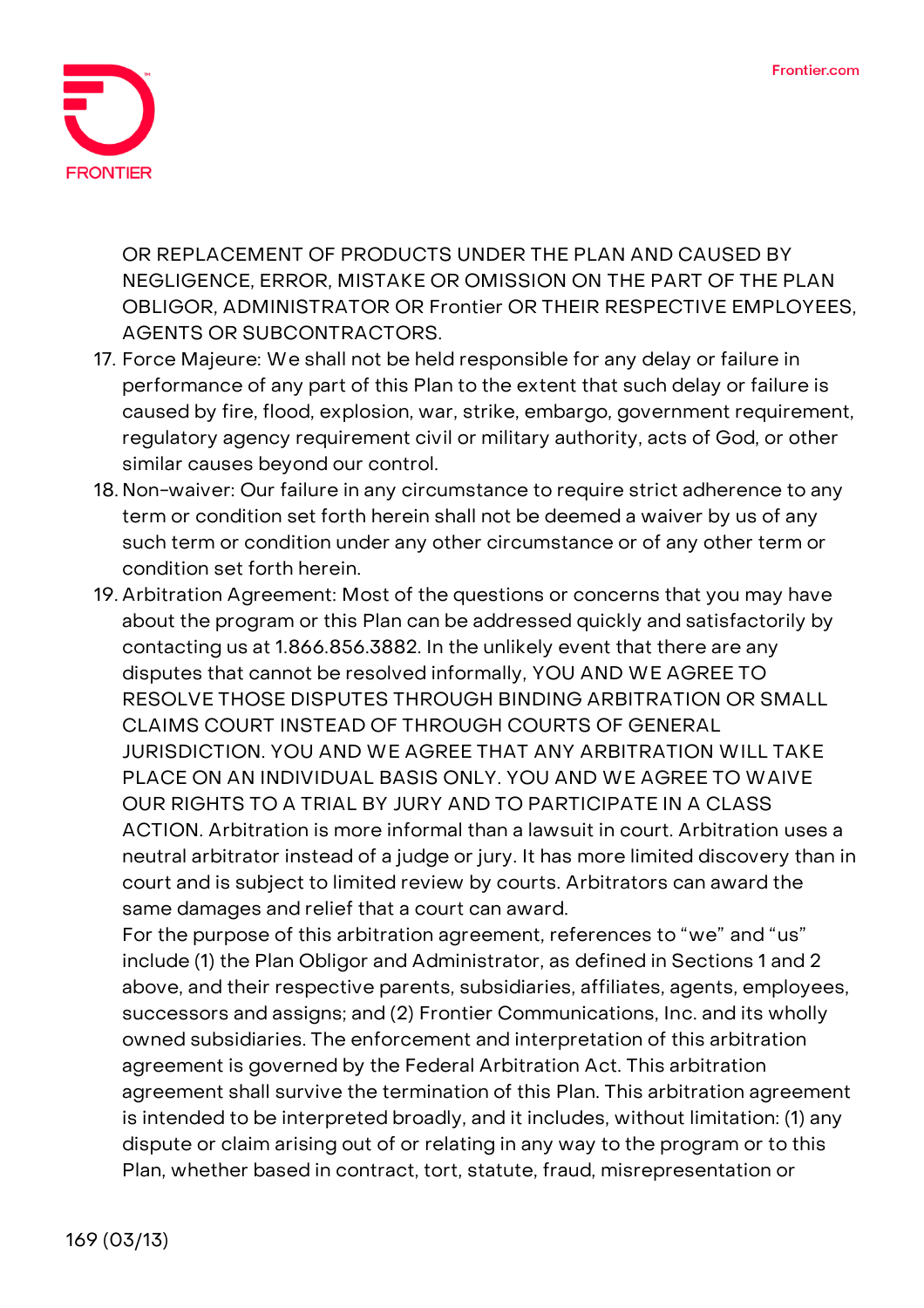

otherwise; and (2) any such dispute or claim that arose either before this arbitration agreement or Plan was entered into by you and us or that arises after this arbitration agreement or Plan is terminated. Notwithstanding any of the foregoing, this arbitration agreement does not preclude you or us from bringing an individual action in small claims court. This arbitration agreement also does not preclude you from informing any federal, state or local agencies or entities of your dispute or claim. Such agencies or entities may be able to seek relief from us on your behalf.

If you or we intend to seek arbitration you and we must first send to the other a written Notice of Claim ("Notice") by certified mail. Your Notice to Us should be addressed to: Legal Department, 22660 Executive Drive, Suite 122, Sterling VA 20166. The Notice must describe the dispute and state the specific relief sought. If you and we do not resolve the dispute within 30 days of receipt of the Notice, you or we may initiate an arbitration proceeding with the American Arbitration Association ("AAA"). You can obtain the forms necessary to initiate an arbitration proceeding by visiting [www.adr.org](http://www.adr.org/) or by calling 1.800.778.7879. After we receive notice that you have commenced arbitration, we will reimburse you for payment of any filing fee to the AAA. If you are unable to pay a required filing fee, we will pay it if you send a written request by certified mail to: Legal Department: 22660 Executive Drive, Suite 122, Sterling VA 20166. The arbitration shall be administered by the AAA in accordance with the Commercial Arbitration Rules and the Supplementary Procedures for Consumer Related Disputes (the "Arbitration Rules") in effect at the time the arbitration is initiated and as modified by this Arbitration Agreement. You can obtain a copy of the Arbitration Rules by visiting [www.adr.org](http://www.adr.org/) or by calling 1.800.778.7879.

The arbitrator appointed by the AAA to decide the dispute is bound by the terms of this Arbitration Agreement. All issues are for the arbitrator to decide, including the scope of this Arbitration Agreement, with the exception that issues relating to the enforceability of this Arbitration Agreement may be decided by a court. Unless you and we agree otherwise, any arbitration hearings will take place in the county or parish of your billing address. If your dispute is for \$10,000 or less, you may choose to conduct the arbitration hearings either by submitting documents to the arbitrator or by appearing before the arbitrator in person or by telephone. If your dispute is for more than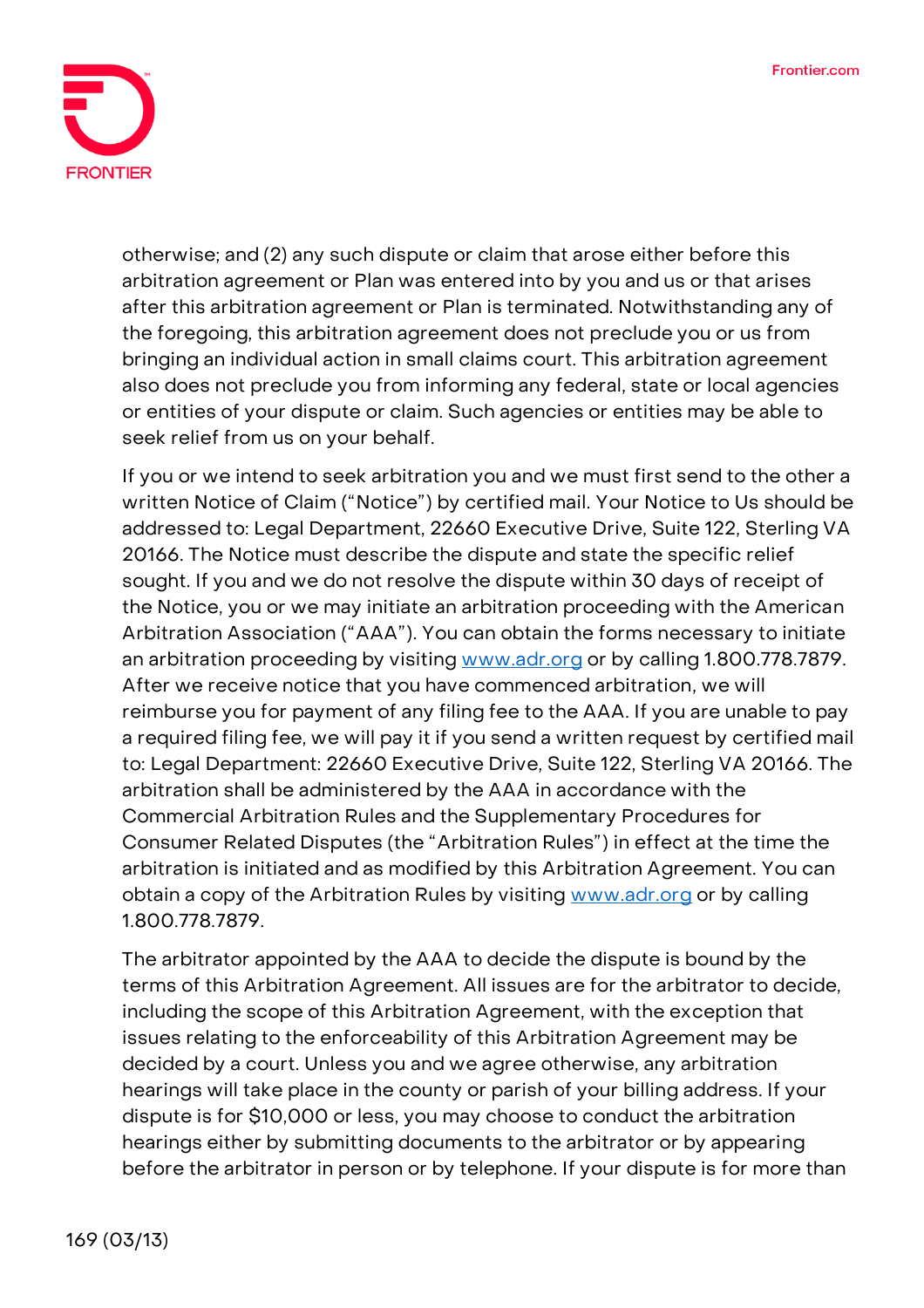

\$10,000, the right to arbitration hearings will be determined by the Arbitration Rules. We will pay all filing, administration and arbitrator fees for any arbitration initiated pursuant to this Arbitration Agreement, unless your dispute is found by the arbitrator to have been frivolous or brought for an improper purpose under Federal Rule of Civil Procedure 11(b). In that case, the payment of such fees shall be governed by the Arbitration Rules.

At the conclusion of the arbitration hearings, the arbitrator shall issue a written decision which includes an explanation of the facts and law upon which the decision is based. If the arbitrator finds in your favor and issues a damages award that is greater than the value of the last settlement offer made by us or if we made no settlement offer and the arbitrator awards you any damages, we will: (1) pay you the amount of the damages award or \$7,500, whichever is greater; and (2) pay your attorney, if any, twice the amount of the attorney's fees and the actual amount of any expenses reasonably incurred when pursuing your dispute in arbitration. You and we agree not to disclose any settlement offers to the arbitrator until after the arbitrator has issued the written decision. The arbitrator may resolve any disputes regarding attorney's fees and expenses either during the arbitration hearings or, upon request, within 14 days of the arbitrator's written decision. While the right to the attorney's fees and expenses discussed above is in addition to any right you may have under applicable law, neither you nor your attorney may recover duplicate awards of attorney's fees and expenses. Although we may have the right under applicable law to recover attorney's fees and expenses from you if we prevail in the arbitration, we hereby waive the right to do so.

To the extent either declaratory or injunctive relief is sought in the arbitration, such relief can be awarded only to the extent necessary to provide the relief warranted by a party's individual claim. YOU AND WE AGREE THAT EACH MAY BRING CLAIMS AGAINST THE OTHER ONLY IN AN INDIVIDUAL CAPACITY AND NOT AS A PLAINTIFF OR CLASS MEMBER IN ANY PURPORTED CLASS OR REPRESENTATIVE PROCEEDING. Unless you and we agree otherwise, the arbitrator may not consolidate the dispute of another person with your or our dispute and may not preside over any form of a representative or class proceeding. If this specific provision of this Arbitration Agreement is found to be unenforceable, then the entirety of this Arbitration Agreement shall be null and void.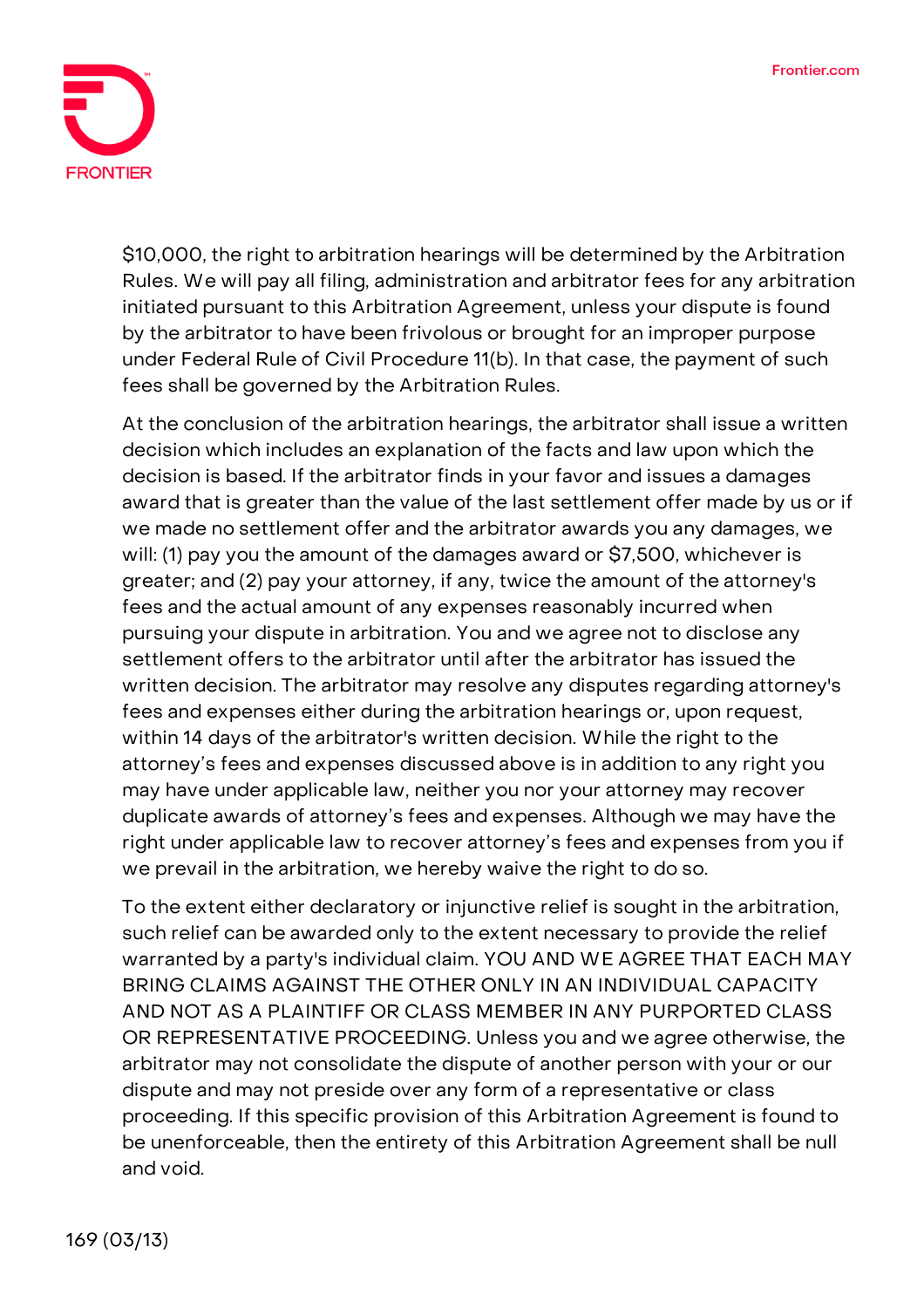

**If You Reside in One of the Following States, These Provisions Apply to You:**

## **State Variations**

The following state variations shall control if inconsistent with any other terms and conditions:

**Alabama Residents:** You may cancel this Plan within twenty (20) days of the receipt of this Plan. If no claim has been made under the Plan, the Plan is void and we shall refund to you the full purchase price of the Plan including any premium paid for the applicable insurance policy. Any refund due to you will be credited to any outstanding balance of your account, and the excess, if any, shall be refunded to you. A ten (10) percent penalty per month shall be added to a refund that is not paid or credited within forty-five (45) days after you cancel the Plan. If you cancel this Plan after twenty (20) days of receipt of this Plan, we shall refund to you the unearned portion of the full purchase price of the Plan including the unearned portion of any premium paid for any applicable insurance policy. Any refund due to you will be credited to any outstanding balance of your account, and the excess, if any shall be refunded to you.

**Arizona Residents:** If your written notice of cancellation is received prior to the expiration date, the Administrator shall refund the remaining pro-rata price, regardless of prior services rendered under the Plan. The pre-existing condition exclusion does not apply to conditions occurring prior to the sale of the consumer product by the Obligor, its assignees, subcontractors and/or representatives.

**California Residents:** For all products other than home appliances and home electronic products, the Cancellation provision is amended as follows: If the Plan is cancelled: (a) within sixty (60) days of the receipt of this Plan, you shall receive a full refund of the price paid for the Plan provided no service has been performed, or (b) after sixty (60) days, you will receive a pro rata refund, less the cost of any service received.

**Connecticut Residents:** The expiration date of this Plan shall automatically be extended by the duration that the product is in our custody while being repaired. In the event of a dispute with the Administrator, you may contact The State of Connecticut, Insurance Department, PO Box 816, Hartford, CT 06142-0816, Attn: Consumer Affairs. The written complaint must contain a description of the dispute, the purchase price of the product, the cost of repair of the product and a copy of the Plan.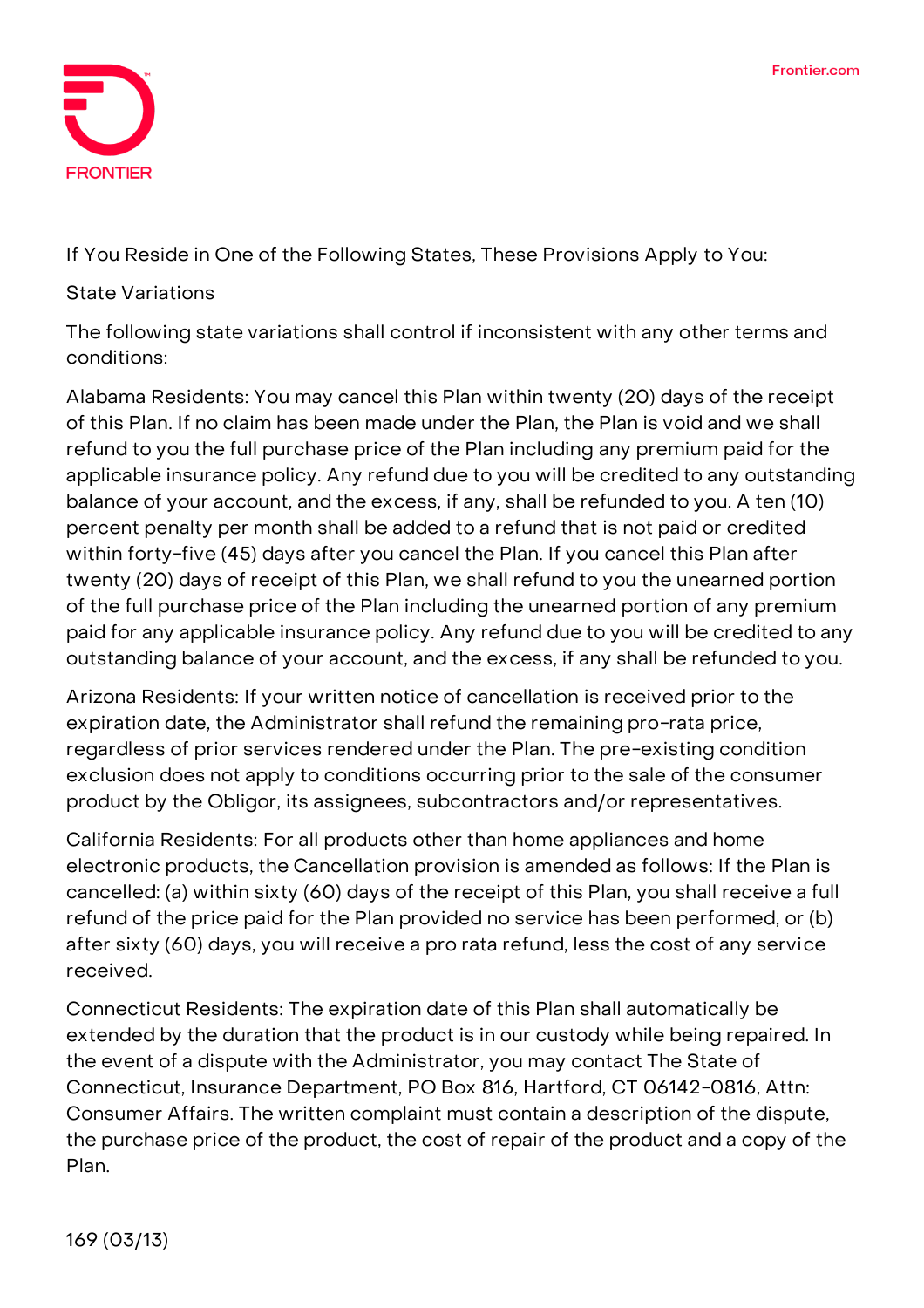

**Florida Residents:** The Plan shall be cancelled by us for fraud or material misrepresentation, including but not limited to commercial or rental use. Unauthorized repair or replacement of covered equipment shall result in the cancellation of the Plan by us. In the event of cancellation by us, written notice of cancellation shall be mailed to you not less than sixty (60) days before cancellation is effective. This Plan can be cancelled by you at any time for any reason by emailing, mailing or delivering to us notice of cancellation. If the Plan is cancelled: (a) within thirty (30) days of the receipt of the Plan, you shall receive a full refund of the price paid for the Plan provided no service has been performed, or (b) after thirty (30) days, you will receive a refund based on 100% of unearned pro rata premium less any claims that have been paid or less the cost of repairs made by us. If we cancel the Plan, the return premium is based upon 100% of the unearned pro rata premium.

**Georgia Residents:** This Plan shall be non-cancelable by us except for fraud, material misrepresentation, or failure to pay consideration due therefore. The cancellation shall be in writing and shall conform to the requirements of Code 33-24-44. You may cancel at any time upon demand and surrender of the Plan and we shall refund the excess of the consideration paid for the Plan above the customary short rate for the expired term of the Plan. This Plan excludes coverage for incidental and consequential damages and pre-existing conditions only to the extent such damages or conditions are known to you or reasonably should have been known to you. As stated in the Arbitration Agreement of this Plan, either party may bring an individual action in small claims court. The Arbitration Agreement Addendum does not preclude You from bringing issues to the attention of federal, state, or local agencies or entities of Your dispute. Such agencies or entities may be able to seek relief on Your behalf. You and We agree to waive the right to a trial by jury and to participate in class arbitrations and class actions. Nothing contained in the arbitration provision shall affect your right to file a direct claim under the terms of this Plan against Liberty Insurance Underwriters, Inc.. pursuant to O.C.G.A. 33-7-6.

**Illinois Residents:** You may cancel this Plan for any reason at any time. If you cancel within thirty (30) days of Plan purchase, and we have not paid a claim, you will receive a full refund, less a cancellation fee of \$50.00 or 10% of the Plan price. If you cancel after thirty (30) days or any time after we pay a claim, you will receive a pro-rata refund of the Plan price based on the days remaining, less any claims that have been paid, less a cancellation fee of \$50.00 or 10% of the Plan price.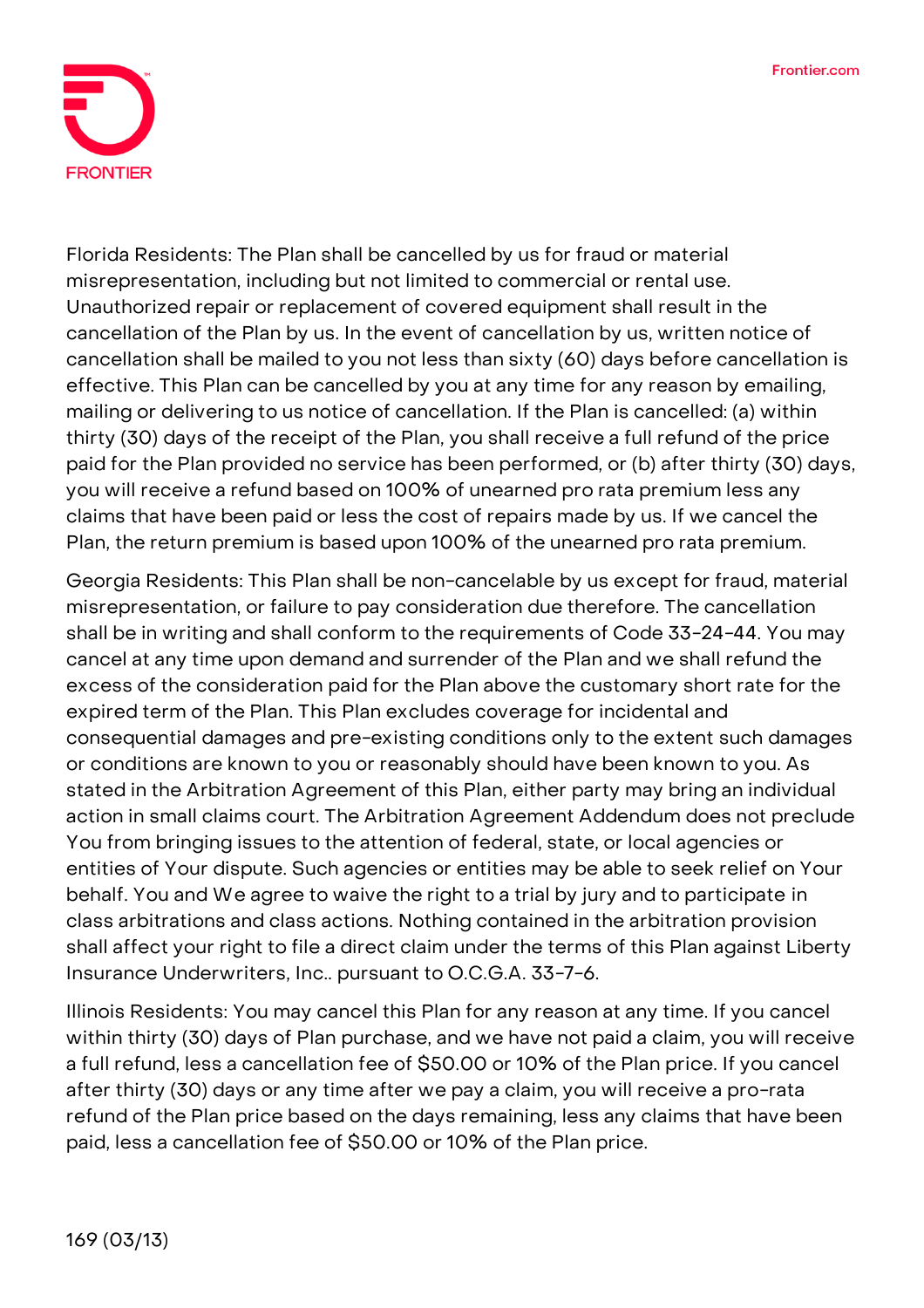

**Maine Residents:** You may cancel this Plan within twenty (20) days of the receipt of this Plan if sent by mail or within ten (10) days if delivered at the point of sale. If no claim has been made under the Plan, the Plan is void and we shall refund to you the full purchase price of the Plan including any premium paid for the applicable insurance policy. Any refund due to you will be credited to any outstanding balance of your account, and the excess, if any, shall be refunded to you. A ten (10) percent penalty per month shall be added to a refund that is not paid or credited within fortyfive (45) days after you cancel the Plan. If you cancel this Plan after twenty (20) days of receipt of this Plan if sent by mail or within ten (10) days if delivered at the point of sale, we shall refund to you the unearned pro rata premium, less any claims paid. An administrative fee not to exceed ten (10) percent of the premium fee by you may be charged by us. Any refund due to you will be credited to any outstanding balance of your account, and the excess, if any shall be refunded to you. In the event of cancellation by us, written notice to you will be provided at least 15 days prior to the cancellation and will contain the effective date of the cancellation and the reason for cancellation. If a Plan is cancelled by us, you will be refunded 100% of the unearned pro rata provider fee, less any claims paid. An administrative fee not to exceed 10% of the provider fee paid by you may be charged by us.

**Nevada Residents:** You are entitled to a "Free Look" period for this Plan. If you decide to cancel this Plan within thirty (30) days of purchase, you are entitled to a one hundred percent (100%) refund of any fees paid. If you cancel this Plan after thirty (30) days from purchase, or if we cancel this Plan at any time, you will receive a pro rata refund based on the days remaining, less a cancellation fee of twenty-five dollars (\$25.00) or ten percent (10%) of the Plan fee, whichever is less. If we fail to pay the cancellation refund within 45 days of your written request we will pay you a penalty of ten percent (10%) of the purchase price for each thirty (30) day period or portion thereof that the refund and any accrued penalties remain unpaid. If this Plan is canceled by Us, no cancellation may become effective until at least 15 days after the notice of cancellation is mailed to you. We can cancel this Plan due to unauthorized repairs which result in a material change in the nature or extent of the risk, occurring after the first effective date of the current Plan, which causes the risk of loss to be substantially and materially increased beyond that contemplated at the time the Plan was issued or last renewed. If we cancel this Plan no cancellation fee will be imposed and no deduction for claims paid will be applied. Your monthly bill forms part of this Plan. The third (3rd) sentence of the Payment section is replaced with the following: Non-payment by you may result in cancellation of the Plan.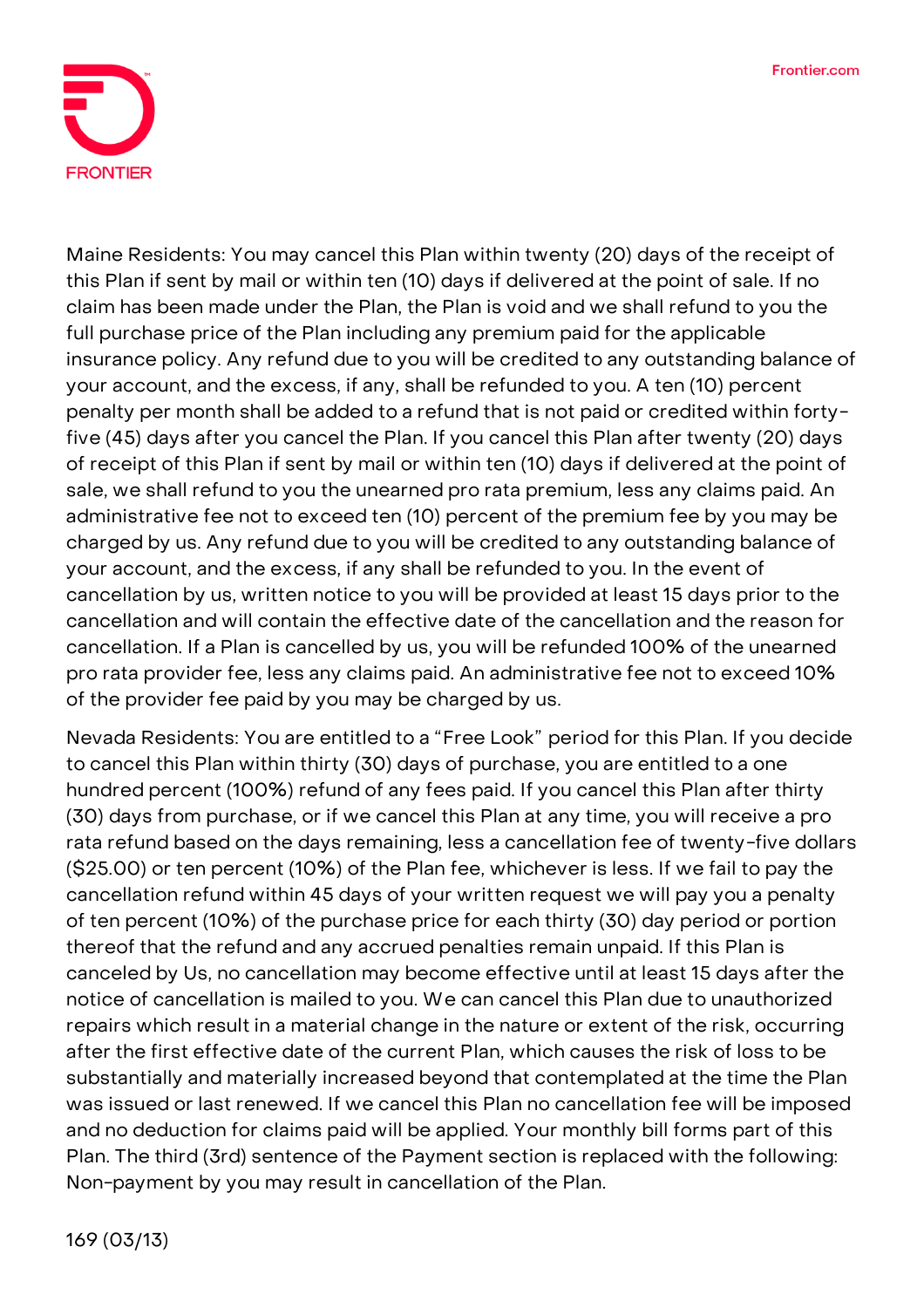

**New Mexico Residents:** If this Plan has been in force for a period of seventy (70) days, we may not cancel before the expiration of the Plan term or one (1) year, whichever occurs first, unless: (1) you fail to pay any amount due; (2) you are convicted of a crime which results in an increase in the service required under the Plan; (3) you engage in fraud or material misrepresentation in obtaining this Plan; (4) you commit any act, omission, or violation of any terms of this Plan after the effective date of this Plan which substantially and materially increase the service required under this Plan; or (5) any material change in the nature or extent of the required service or repair occurs after the effective date of this Plan and causes the required service or repair to be substantially and materially increased beyond that contemplated at the time you purchased this Plan.

**North Carolina Residents:** The purchase of this Plan is not required either to purchase or to obtain financing for a home appliance.

**Oklahoma Residents:** The "Cancellation" section is deleted and replaced by the following: you may cancel this Plan at any time by surrendering it or providing written notice to the retailer at the address where you purchased this Plan. You may also cancel this Plan by surrendering it or providing written notice to NEW at the address listed below. You may cancel this Plan for any reason. In the event you cancel this Plan within 30 days of receipt of the Plan, you shall receive a full refund of any payments made by you under this Plan. In the event you cancel this Plan after 30 days of receipt of this Plan, you shall receive a refund based upon 100% of the unearned pro-rata premium less an administrative fee not to exceed 10% of the unearned prorata premium or \$25, whichever is less, and less the cost of claims paid. We or NEW may not cancel this Plan except for fraud, material misrepresentation or non-payment by you; or if required to do so by any regulatory authorization. If we or NEW cancel this Plan, you shall receive a refund of 100% of the unearned pro-rata premium. We or NEW may not cancel this Plan without providing you with written notice at least thirty days prior to the effective date of cancellation. Such notice shall include the effective date of cancellation and the reason for cancellation. The following sentence is added to this Plan: Coverage afforded under this Plan is not guaranteed by the Oklahoma Insurance Guaranty Association. Oklahoma service warranty statutes do not apply to commercial use references in this Plan.

**Oregon Residents:** The Arbitration Agreement provision of this Plan is amended to include the following: **Any award rendered in accordance with this Arbitration Agreement shall be a nonbinding award against you**, provided that within forty-five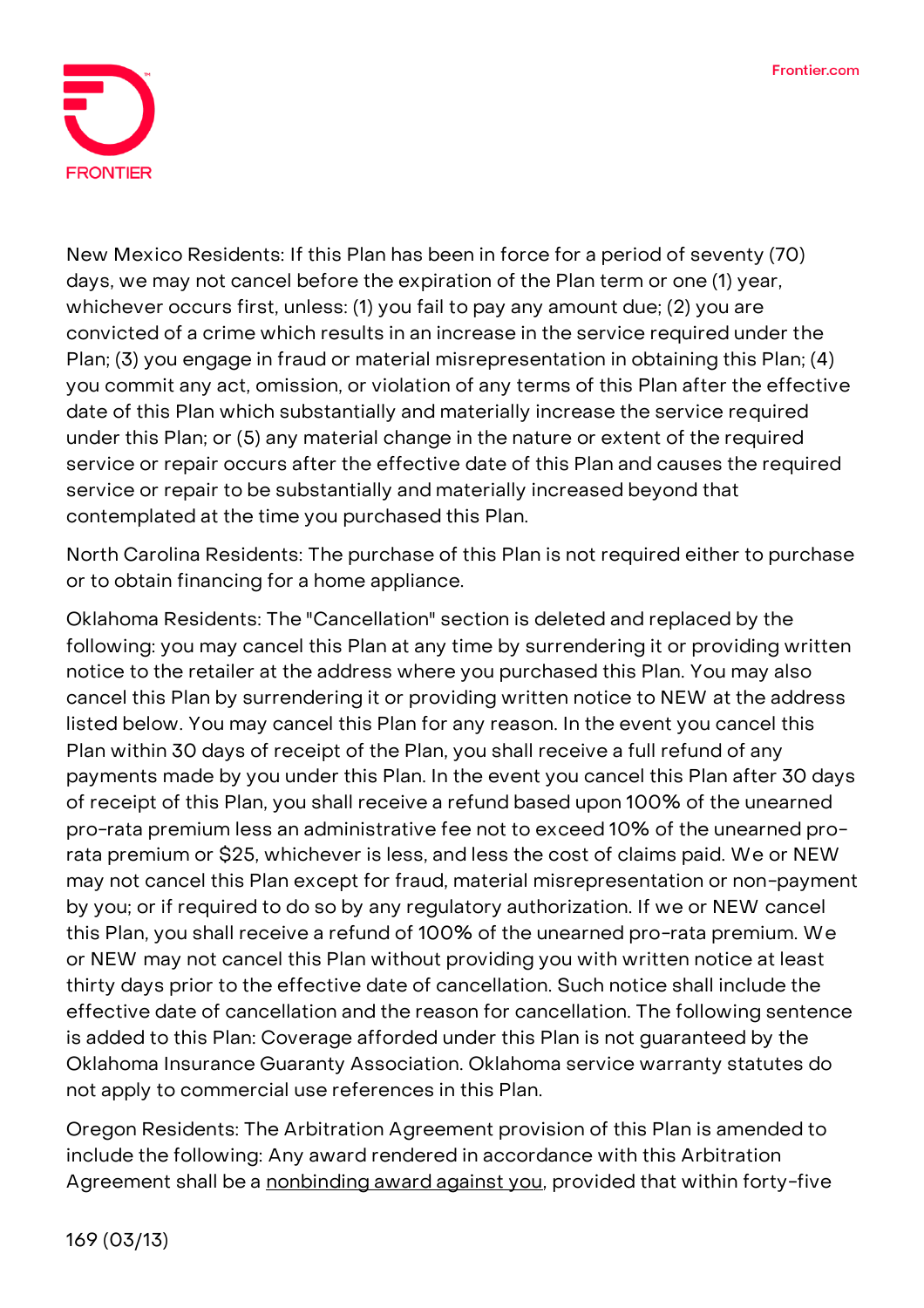

(45) days of the arbitrator's award you file a legal proceeding in the appropriate federal, state or local court based on the same issue(s) and facts raised by you in the arbitration proceeding. Under no circumstances shall a legal proceeding be filed in a federal, state or local court until such time as both you and we first address our disagreement in an arbitration proceeding and obtain an arbitration award pursuant to this Arbitration Agreement. Any arbitration occurring under this Arbitration Agreement shall be administered in accordance with the Arbitration Rules unless any procedural requirement of the Arbitration Rules is inconsistent with the Oregon Uniform Arbitration Act in which case the Oregon Uniform Arbitration Act shall control as to such procedural requirement.

**South Carolina Residents:** To prevent any further damage, please refer to the owner's manual. In the event the service Plan provider does not provide covered service within sixty (60) days of proof of loss by the Plan holder, the Plan holder is entitled to apply directly to the Insurance Company. A ten percent (10%) penalty per month shall be added to a refund that is not paid or credited within forty-five (45) days after return of the Plan to us. If the Insurance Company does not resolve such matters within sixty (60) days of proof of loss, they may contact the SC Department of Insurance, P.O. Box 100105, Columbia, SC 29202-3105, 1.800.768.3467.

**Texas Residents:** If you purchased this Plan in Texas, unresolved complaints concerning a provider or questions concerning the registration of a service Plan provider may be addressed to the Texas Department of Licensing and Regulation, P.O. Box 12157, Austin, Texas 78711, telephone number 1.512.463.6599 or 1.800.803.9202. You may apply for reimbursement directly to the insurer if a refund or credit is not paid before the forty-sixth (46th) day after the date on which the Plan is returned to the provider. Texas license number: 116.

**Utah Residents: NOTICE. This plan is subject to limited regulation by the Utah Insurance Department. To file a complaint, contact the Utah Insurance Department.** Coverage afforded under this Plan is not guaranteed by the Utah Property and Casualty Guarantee Association. This Plan may be cancelled due to unauthorized repair which results in a material change in the nature or extent of the risk, occurring after the first effective date of the current policy, which causes the risk of loss to be substantially and materially increased beyond that contemplated at the time the policy was issued or last renewed. Failure to notify within the prescribed time will not invalidate the claim if you can show that notification was not reasonably possible. If we cancel this Plan due to fraud or material misrepresentation, you will be notified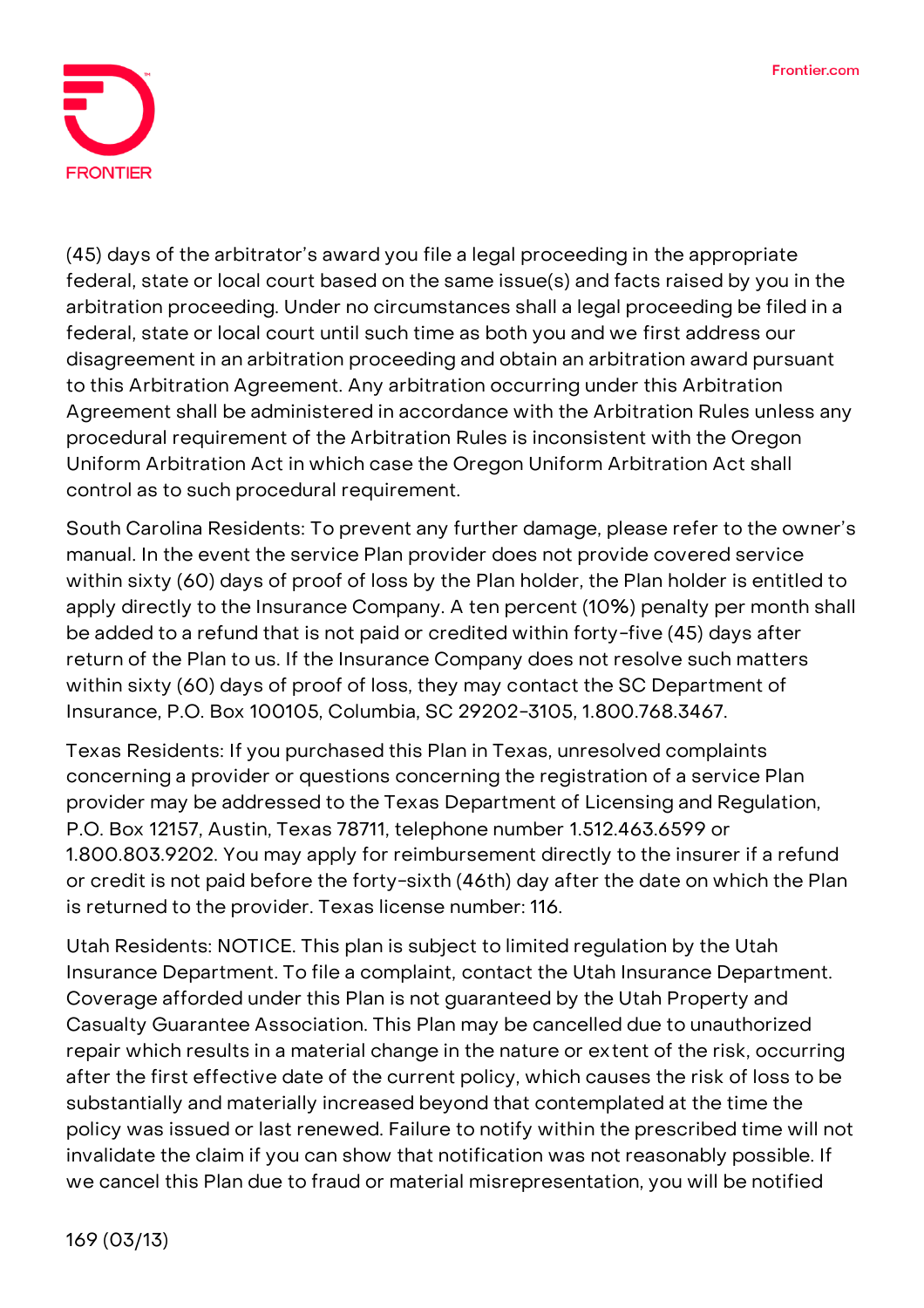

thirty (30) days prior to cancellation. If we cancel this Plan due to nonpayment, you will be notified ten (10) days prior to Plan cancellation.

**Washington Residents:** You may apply directly to the insurance company.

**Wisconsin Residents: THIS CONTRACT IS SUBJECT TO LIMITED REGULATION BY THE OFFICE OF THE COMMISSIONER OF INSURANCE OF THE STATE OF WISCONSIN.** The "Cancellation" section is deleted and replaced by the following: you may cancel this Plan at any time by surrendering it or providing written notice to the retailer at the address where you purchased this Plan. You may also cancel this Plan by surrendering it or providing written notice to NEW at the address listed below. You may cancel this Plan for any reason. In the event you cancel this Plan within thirty (30) days of receipt of the Plan, you shall receive a full refund of any payments made by you under this Plan. In the event you cancel this Plan after thirty (30) days of receipt of this Plan, you shall receive a refund based upon 100% of the unearned prorata premium less an administrative fee not to exceed 10% of the unearned pro-rata premium or \$25, whichever is less, and less the cost of claims paid. We or NEW may only cancel this Plan before the end of the agreed Plan term on the grounds of nonpayment of the Plan fee, material misrepresentation by you to us, or a substantial breach of duties by you relating to the product or its use. If we or NEW cancel this Plan for any reason other than nonpayment of the Plan fee, you shall receive a refund of 100% of the unearned pro-rata premium, less any claims paid. We or NEW may not cancel this Plan without providing you with written notice at least five (5) days prior to the effective date of cancellation. Such notice shall include the effective date of cancellation and the reason for cancellation. A ten (10) percent penalty per month shall be added to a refund that is not paid or credited within forty-five (45) days after you cancel this Plan. The "Insurance" section of this Plan is amended as follows: If we do not provide, or reimburse or pay for, a service that is covered under this Plan within 60 days after you provide proof of loss, or if we become insolvent or otherwise financially impaired, you may file a claim directly with Liberty Insurance Underwriters, Inc. for reimbursement, payment, or provision of the service.

**Wyoming Residents:** This Plan will be considered void and we will refund you the full purchase price of the Plan or credit your account if you have not made a claim under this Plan and you have returned the Plan to us a) within 20 days after the date we have mailed the Plan to you, b) within 10 days after you have received the Plan if the Plan was furnished to you at the time the Plan was purchased, or c) within a longer time period if specified in the Plan. A ten percent (10%) penalty per month shall be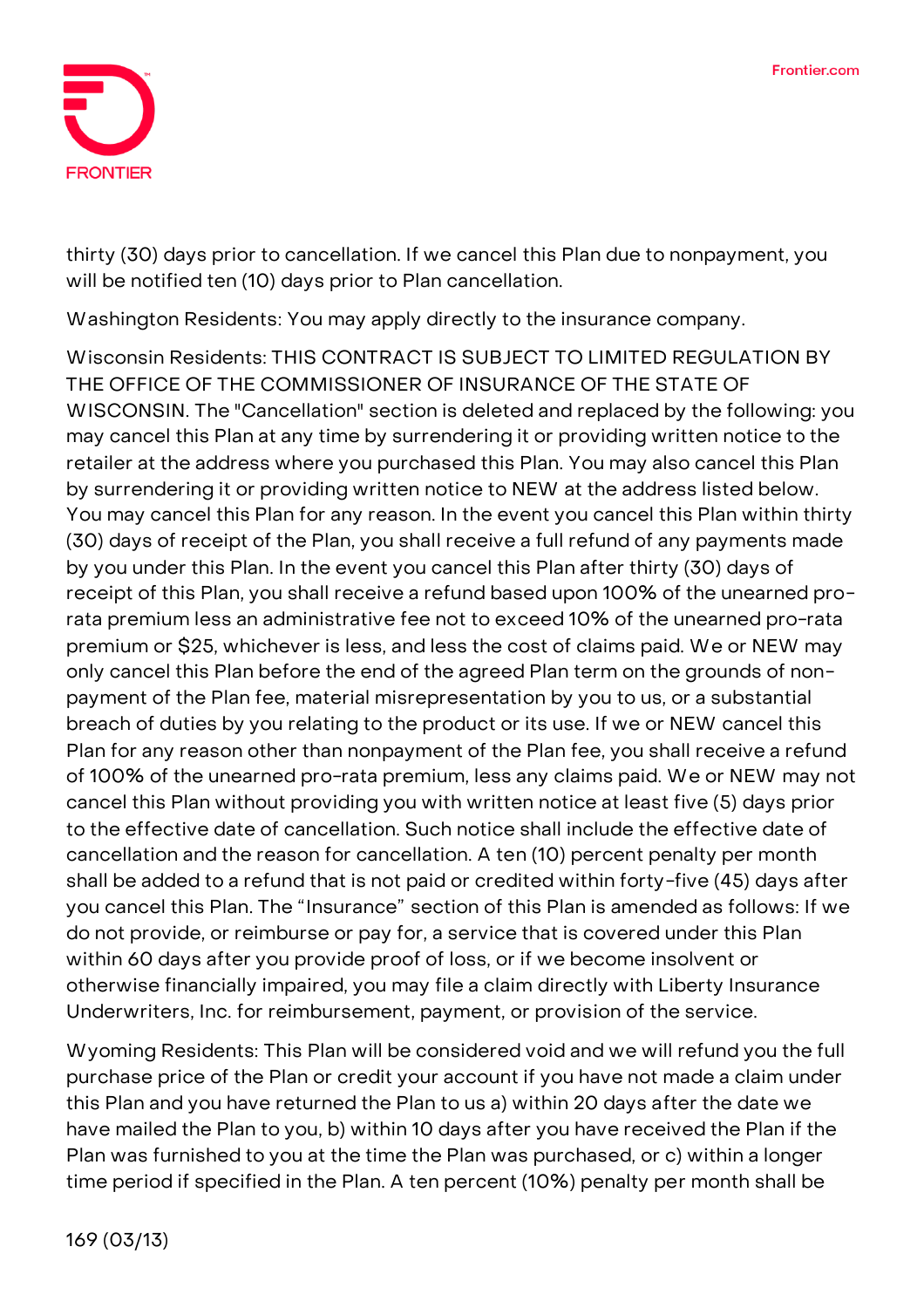

added to a refund that is not paid or credited within forty-five (45) days after return of the Plan to us. The right to void the Plan provided in this subsection applies only to the original Plan purchaser and is not transferable. If we cancel this Plan for reasons other than nonpayment, a material misrepresentation made by you to us or because of a substantial breach of duties by you relating to the product or its use, we will mail a written notice to you at least ten (10) days prior to cancellation. The notice of cancellation shall state the effective date of cancellation and the reason for cancellation. In the event covered service is not provided by us within sixty (60) days of proof of loss by you, you are entitled to apply directly to the reimbursement insurance company. The Arbitration Agreement provision in this Plan is replaced with the following: "If there are disputes between You and Us that are not resolved by negotiations, You and We may in a separate written agreement voluntarily consent to arbitration. Any arbitration proceedings shall be conducted within the state of Wyoming." For the purpose of this Arbitration Agreement, references to "We", "Us" and "Our" include the Plan Obligor and Administrator, as defined above, and their respective parents, subsidiaries, affiliates, service contract insurers, agents, employees, successors and assigns; and (2 Frontier Communications, Inc.

**To obtain a large-type copy of the terms and conditions of this Contract, please call 1.866.442.3179.**

\_\_\_\_\_\_\_\_\_\_\_\_\_\_\_\_\_\_\_\_\_\_\_\_\_\_\_\_\_\_\_\_\_\_\_\_\_\_\_\_\_\_\_\_\_\_\_\_\_\_\_\_\_\_\_\_\_\_\_\_\_\_\_\_\_\_\_\_\_\_\_\_\_\_\_\_\_\_\_\_\_\_\_\_

\_\_\_\_\_\_\_\_\_\_\_\_\_\_\_\_\_\_\_\_\_\_\_\_\_\_\_\_\_\_\_\_\_\_\_\_\_\_\_\_\_\_\_\_\_\_\_\_\_\_\_\_\_\_\_\_\_\_\_\_\_\_\_\_\_\_\_\_\_\_\_\_\_\_\_\_\_\_\_\_\_\_\_\_

Administered by:

**NFW** P.O. Box 1340 Sterling, Virginia 20167 1.866.442.3179

©2013 National Electronics Warranty, LLC All rights reserved.

Name:

Address:

\_\_\_\_\_\_\_\_\_\_\_\_\_\_\_\_\_

\_\_\_\_\_\_\_\_\_\_\_\_\_\_